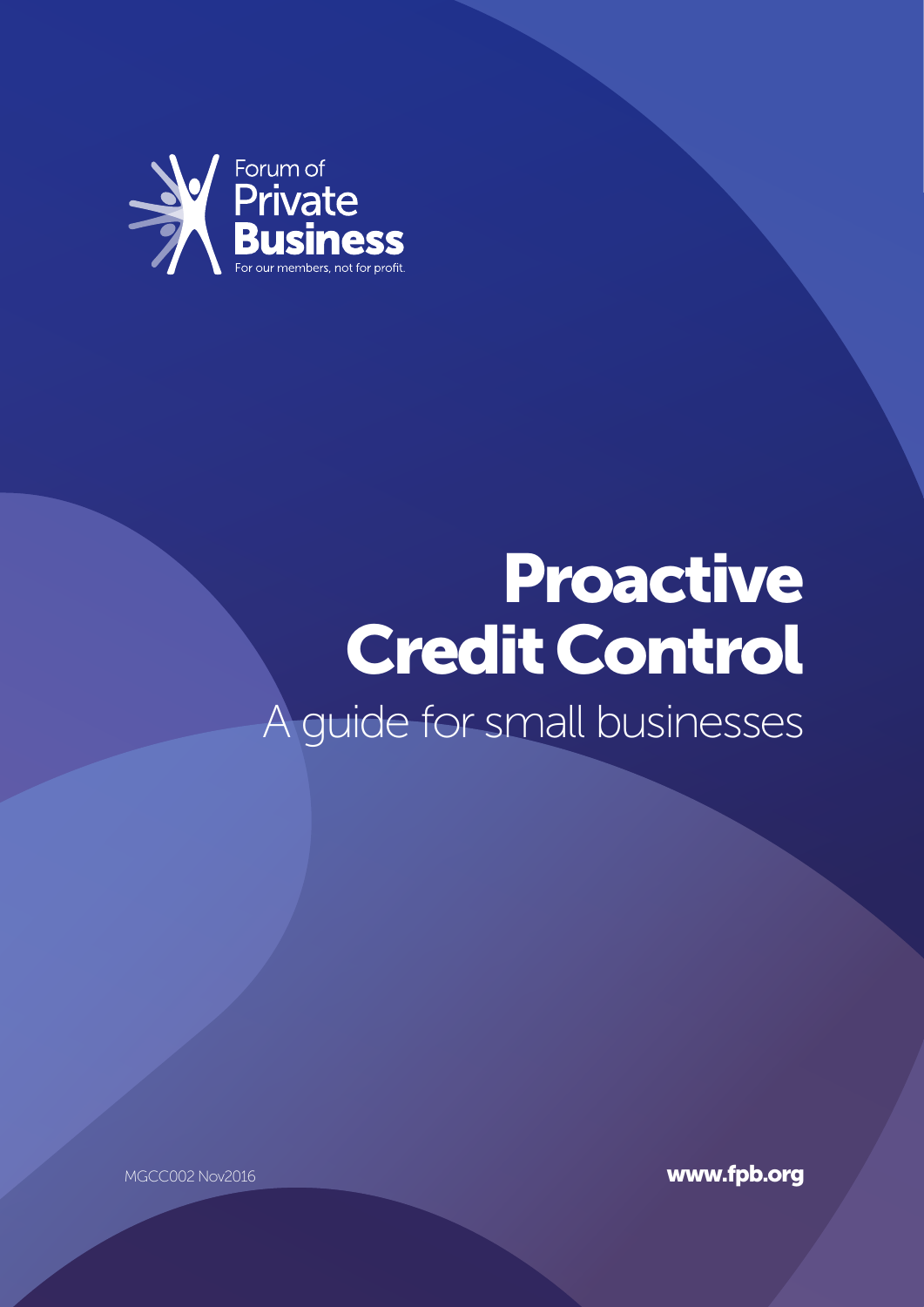# Proactive Credit Control

When you supply goods or services to customers without being paid for them in advance or on receipt, you are offering your customers credit. Credit control is a vital part of your business' operations as it maintains your cash flow by ensuring you receive payment from customers as quickly as possible.

However, collecting those debts on time can be one of the most difficult jobs in business. But proactive and effective credit control can ensure your business stays afloat even in difficult times.

If you fall behind in collecting what's due, your business will struggle to pay your staff and the taxes to the Inland Revenue, which always falls on strict set dates, let alone pay your suppliers.

Here are a few suggestions that could help to implement effective credit controls in your business.

#### How many days do you want to be paid in?

When you started out in your business did you think, everyone gives 30 days credit so I have to? If you did, don't worry most people start off thinking like that, however, why do we think that?

Why do you offer credit at all? When was the last time you went to Tesco, filled up your basket, got to the checkout and said *"Thanks for my groceries, I'll pay you half now and half once I've eaten them to make sure there's no problems?"*

I certainly haven't done that, so why in business do we assume this is the default way to trade? Think about your business, how many days after raising an invoice have you predicted in your cash flow that you will get the money coming in? If you state 30 days, then set your payment terms as 14 days, in this country the average invoice is paid 15 days late. So by setting 14 day terms, you should get most of your invoices paid within 30 days.

## **Contracts**

#### Contracts are critical in establishing your relationship early on. A contract should:

- establish who you are
- clarify who they are
- explain how you want to get paid, by what method and detail what credit terms, if any, you are going to give them. If you are based in England and don't specify your credit days, the courts use 30 days as standard, however if you do specify 7, 14, 28 days etc., then yours are binding, providing you haven't signed a different contract and your terms were the last ones received. By specifying the number of credit days you are more likely to get paid on time

Forum of Private Business and the Community of Private Business and the Visit fpb.org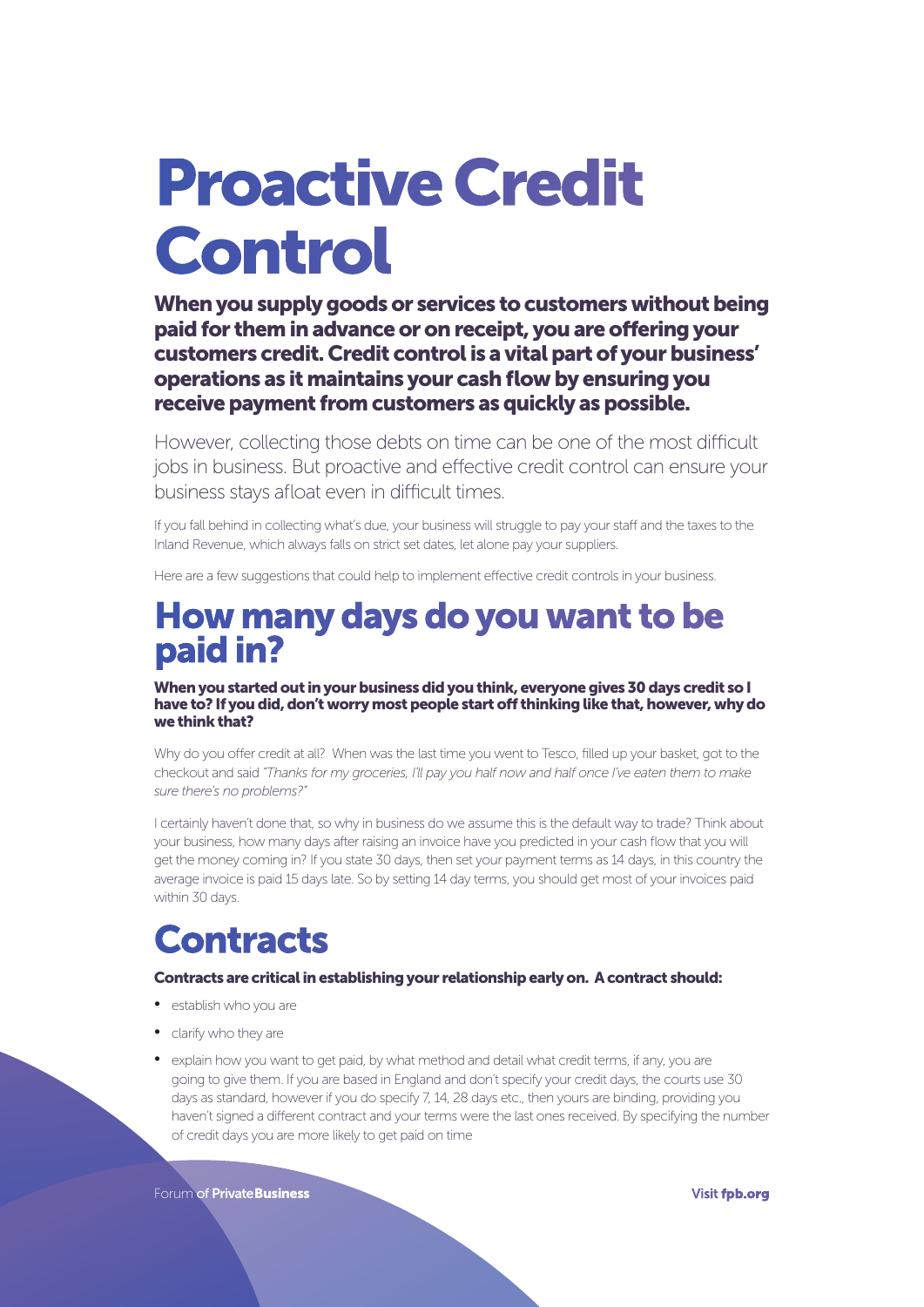• explain the consequences of not paying on time. If you are a B2B business always use the *Late Payment of Commercial Debt (Interest) Act 1998 as amended*. Rather than stating your own percentage interest or administration fees

Credit terms don't have to be confrontational, being polite is really important, but you do need to be clear of the consequences of late or non-payment. Putting terms in place in the initial contract means you are forming the relationship with your customer from a great starting point of trust.

## Timely Invoicing

To get your invoices paid on time, you need to raise your invoices on time. Delaying raising your invoices and/or sending out your invoices, means you give your customer a reason to delay payment.

One of the most common reasons for non-payment I hear is *"I didn't receive the invoice for 2 months, so why should I pay in 14 days?"* In fairness you can see their logic. Delaying invoicing gives your customer a reason to delay payment, so don't do it!

### Invoice Details

#### When we talk about invoice details, most people think about:

- Invoice number and invoice date.
- Terms, due date and payment details.
- Your registered and trading details.
- Customer details.
- VAT number (where VAT registered).
- Product or service supplied.
- Net charge, VAT Charge and total charge

#### But don't forget that...

- Invoice numbers must be unique and sequential.
- Any descriptions on your invoice must mean something to your customer, not you.

For example, Item description "XP2889F" may mean something to you but your customer might ring up and order "Branded Pens with a metal clip". So putting XP2889F on their invoice would lead to confusion over what goods you are charging for.

#### Also remember to include:

- Customer references/purchase order number.
- Name of individual placing the ordering.
- Consequence of late payment

Always include "Interest will be charged under the Late Payment of Commercial Debts (Interest) Act 1998".

This allows you to charge Bank of England base rate +8% for monies owed after payment terms. However, it doesn't mean you will automatically apply it. It is up to each business when they apply the above. Some people apply it every time an invoice becomes overdue whereas others use it for repeat offenders.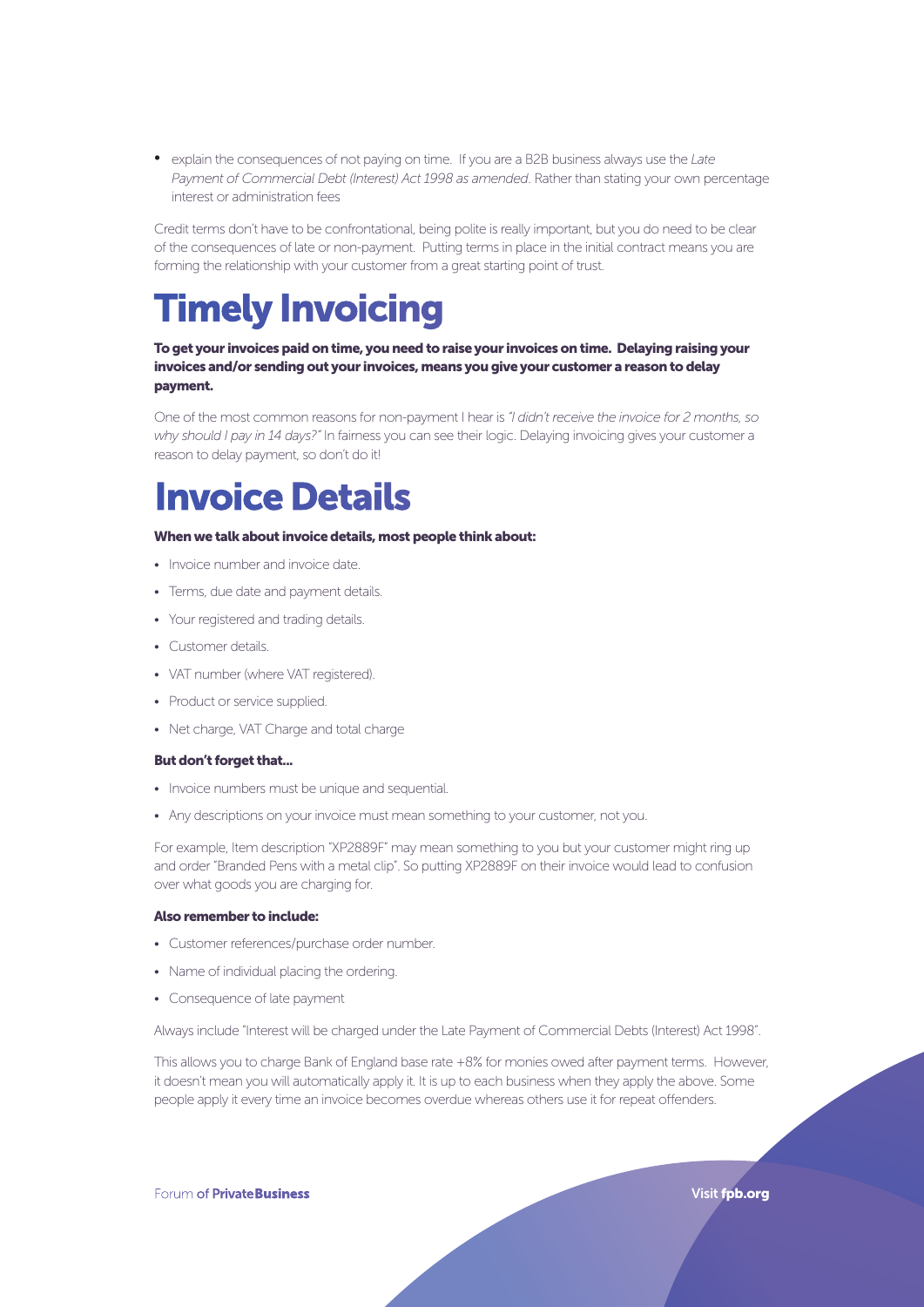## Include survey links in your invoice

We all know that feedback matters. By including a link to a survey in your invoice you are engaging with your customers. The more engaged a customer feels, the more likely they are to engage with you, recommend you and come back to use you again.

Including a link to the survey on your invoice also means rather than sending an email with the subject line *"Invoice 75 is attached"*, which is unlikely to be opened until nearer the due date and immediately tells your customer you are asking for payment, you can use a subject line like *"Your feedback matters and it'll only take 3 minutes"*.

You will be amazed how well this works!

#### Use interesting Subject Lines

We all know we get bombarded with emails on a daily basis, the trick is to ensure you get your emailed invoices opened. If they don't get opened, they won't get seen, if they don't get seen, they won't get paid or queried and if they don't get paid or queried, you don't have a business.

#### So how do you get your emailed invoices opened?

It certainly isn't by sending an email saying *"Invoice 75 is attached".* All that does is tell the customer that the email will demand their attention, it's a bill and they will need to take further action. In other words that subject line is telling them that you want them to do something which will not add value to their business or make them feel great about themselves.

Instead if you do send an email *"As one of our most valued Customers: Your feedback is really important to us"*, immediately you are making them feel great about themselves. You are empowering them to provide you help. Everyone loves being asked for help. People will open the email to see how they can help you, what sort of feedback it is that you want.

So by using interesting subject lines you will get your invoices opened. An opened invoice, is a read invoice. A read invoice is one step closer to becoming a paid invoice.

#### Getting paid should be seen as customer service, not accounts

#### If you view getting paid as customer service rather than accounts, you will approach the calls with the right attitude.

By making the proactive calls you are making getting paid all about helping the customer. Who do you think the customer will pay first:

- the company that rings them up and shouts down the phone because they haven't received payment,
- or the customer who rings them up for a chat, remembers little details they've been told and resolves invoice issues before they become a problem?

Think about yourself and the way you prioritise who you pay. Do you pay the shouting people first, or the nice people?

Making credit control about customer service and always saying it's your fault, or your systems fault, not only gets you the honest answer, it also gets you remembered and paid quicker.

Forum of Private Business **View Accounts and Accounts and Accounts Accounts** Visit fpb.org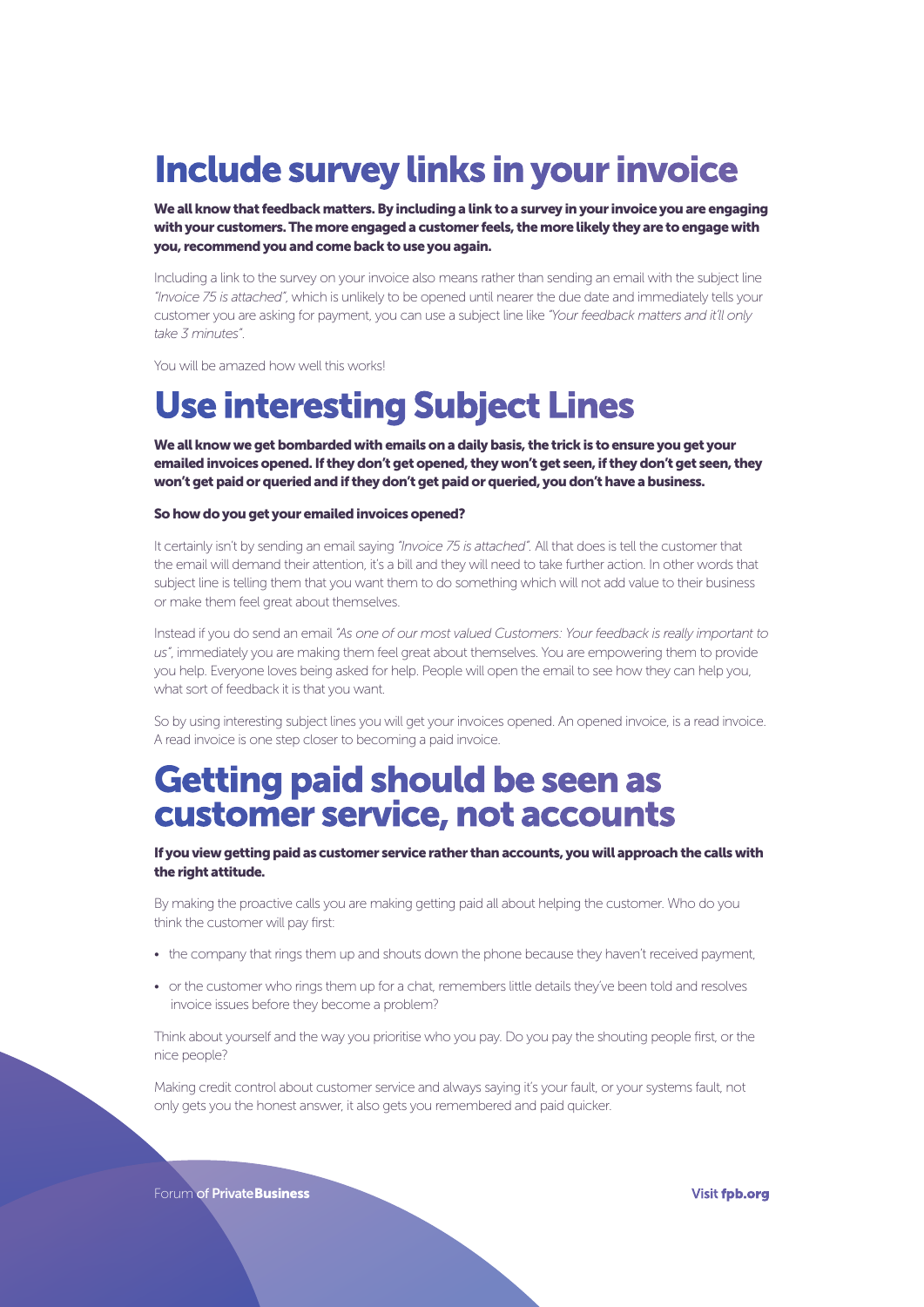## Relationship Building

#### If you think about getting paid as building relationships, rather than asking for money, you are more likely to:

- 1 Want to make the phone call
- 2 Look forwards to making the phone call
- 3 Approach the phone call in the right way

Yes you can have the option of outsourcing these calls to third parties, but you don't need to. Getting paid is about building relationships, since you already have the relationship with your customer, build on it. If you have a credit controller, or a dedicated person who makes these calls, sit them in Customer Service or with the Accounts Managers rather than in Accounts. They can still report to accounts, but they need to be sat with the people who establish the relationships.

If you tie up credit control with Customer Service, you will be firming up the relationships already built with your customers rather than having someone in accounts, who may not understand the importance, the length of time a contract was to win, or what issues that customer is facing since they are more likely to tell the sales person whom they know rather than an accounts person they don't. The key to getting paid is by building relationships formed on trust.

## Make proactive calls

**1.** A couple of days after you've sent the invoice, pick up the phone. Have a chat to your customer about the product or service you provided, make sure they are happy with it, ask for and answer any questions they may have.

Also ask them about their life, we all love talking about ourselves! Make a note of the things that are happening in their life, then during the conversation ask them *"I've emailed you invoice 75, have you received it, or has the spam filter eaten it?"* 

If you said *"I've sent you invoice 75, have you got it?"* You are implying someone is at fault and that person isn't you. By blaming the spam filter, you'll normally get a giggle and an honest answer.

If they respond *"I've not seen it"* say you'll send it over now and could they just check to make sure it doesn't get filed as spam as if it does you know you'll need to address it with your IT department. Again you are implying it's you that is going to do all the work. Customers appreciate that.

2. About half way through your payment terms, around the time of the event happening in your customer's life that you noted down in your Proactive call 1, pick up the phone again.

Start by asking them how that event went. Show consideration for their answer and engage them in conversation. Find out what else is coming up for them, their family, the business and again note it down.

Then say *"You told me you'd received invoice 75, have you got any questions on it? Is there anything I need to resolve?"* 

By phrasing it like that, you are implying if there is a problem it's your fault, not theirs. By asking that question you will learn:

- 1 if they've looked at it
- 2 if there are any issues, you can sort them now not after it's due
- 3 if there are no problems, it's likely your customer will put the phone down and pay you.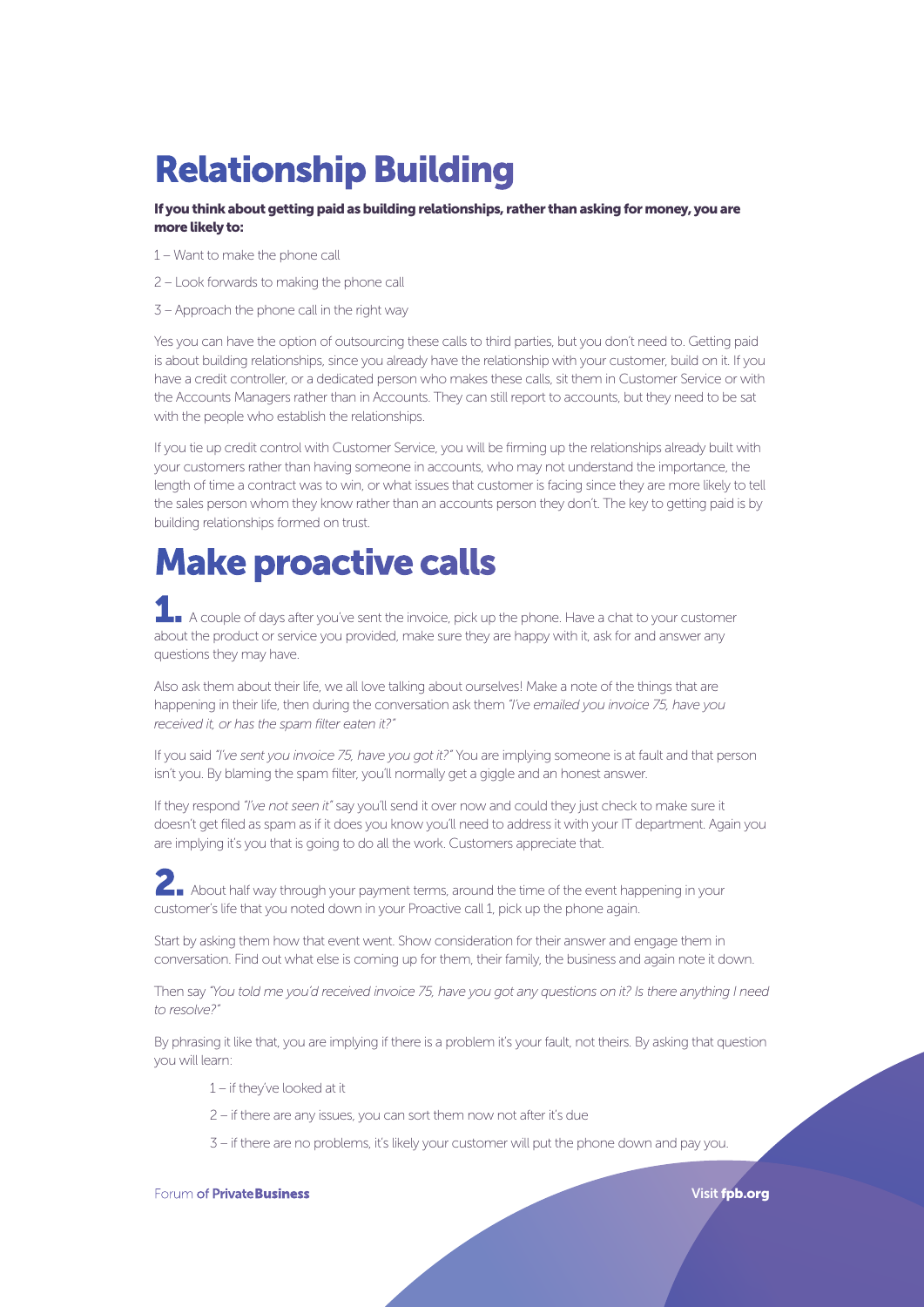## Debt recovery

If there are no disputes concerning the debt and the business is satisfied that a customer is able to pay their invoice but is simply failing to do so, debt recovery action should be taken.

In many cases, the first stage is to refer the issue to a third-party debt collection agency or a solicitor. This type of action is often successful because receiving a letter from a debt collection agency can be enough to show the debtor that the business is serious about taking action to recover the money owed.

If this is unsuccessful, the business may then choose to go to court to obtain a judgement against the customer. This will enable the business, for example, to instruct bailiffs to seize and sell assets in order to clear the debt.

If the customer is a limited company, and has a debt of over £750, the business could threaten to move directly to insolvency proceedings, either by issuing a statutory demand - which, if not paid within 21 days, entitles the business to apply for a winding-up petition - or by seeking the appointment of an administrator.

## Hints and tips

- It can be difficult to assess the creditworthiness of start-up firms because they have no trading history and there may be little other information available. It should be possible to obtain the partners' or directors' details through Companies House to check if they have run any other companies that can be credit checked. If there are any concerns over their financial status, the partners or directors can be asked for personal guarantees of payment. However, personal guarantees can be difficult to enforce, so it is important to take legal advice on how to put them in place.
- As well as carrying out credit checks before trading and re-checking at regular intervals, it is possible to subscribe to a monitoring service that will provide an alert if, for example, a customer receives a County Court Judgment (CCJ) or fails to file their accounts on time.
- A solicitor can draw up a Reservation of Title clause (also known as a 'Romalpa' clause) for inclusion in terms and conditions of sale so that the goods or services supplied remain the property of the supplier until all sums due have been paid.

Forum of Private Business **View Accounts and Accounts and Accounts Accounts** Visit fpb.org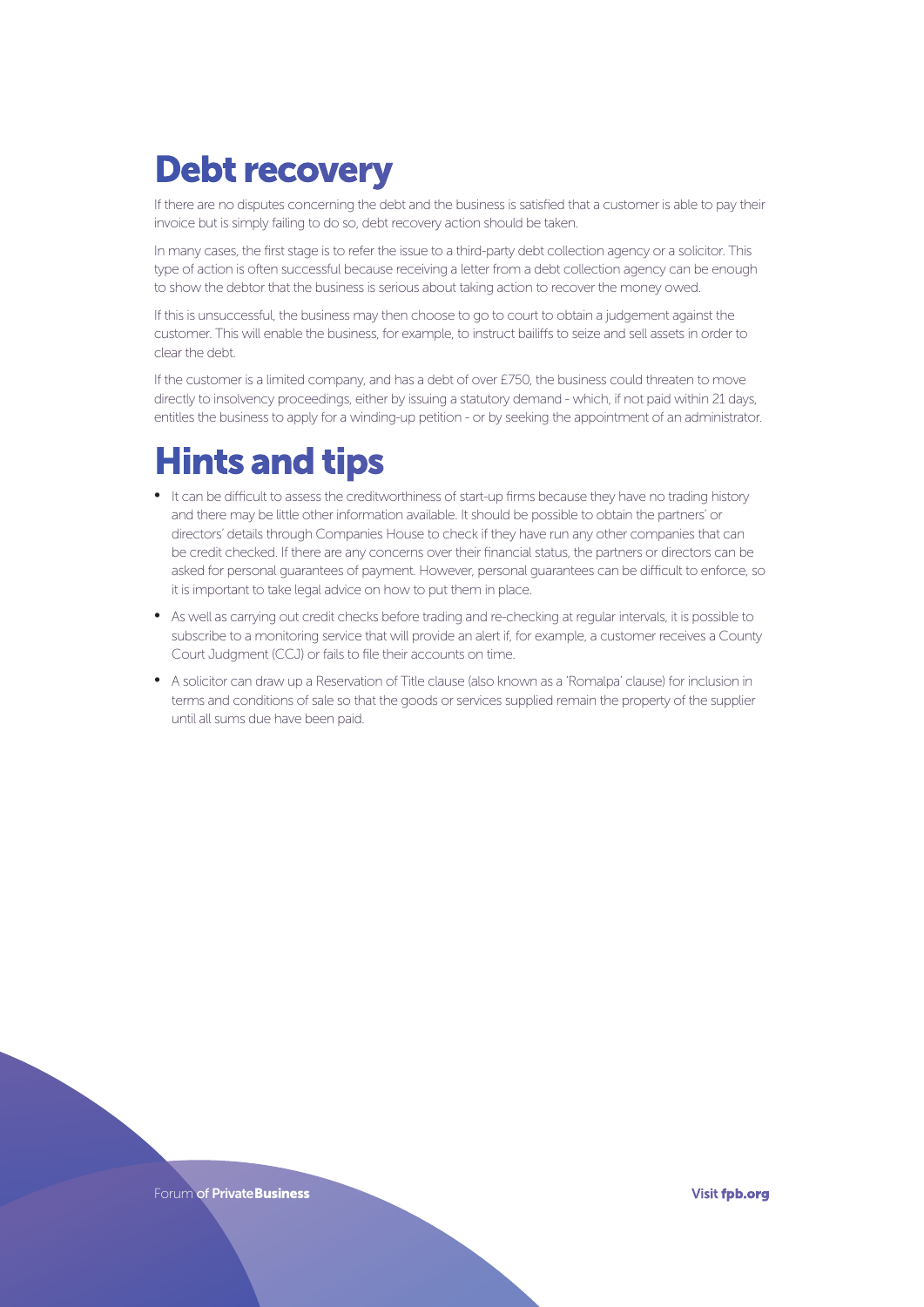## Peace of mind that your business is protected

#### The Forum of Private Business specialises in providing affordable help and advice.

#### Membership includes:

- An unlimited helpline offering practical guidance on employment law, health and safety, marketing and business development
- Tailored advice and member services to save money, make money and help your business grow
- Getting your views on pressing business issues heard by policy makers

By leading you through new and ever evolving legislation we leave you free to concentrate on what you do best, running your business.

Becoming a member could be the best decision you can make for your business today!

#### Call **01565 626001** or visit **fpb.org**

To keep in touch with the Forum, and stay up to date with the latest business advice, opinion and news, follow us at:

 $\blacktriangleright$  the\_fpb  $f$  forumofprivatebusiness **in** Forum of Private Business

Forum of Private Business and the Community of Private Business and the Visit fpb.org